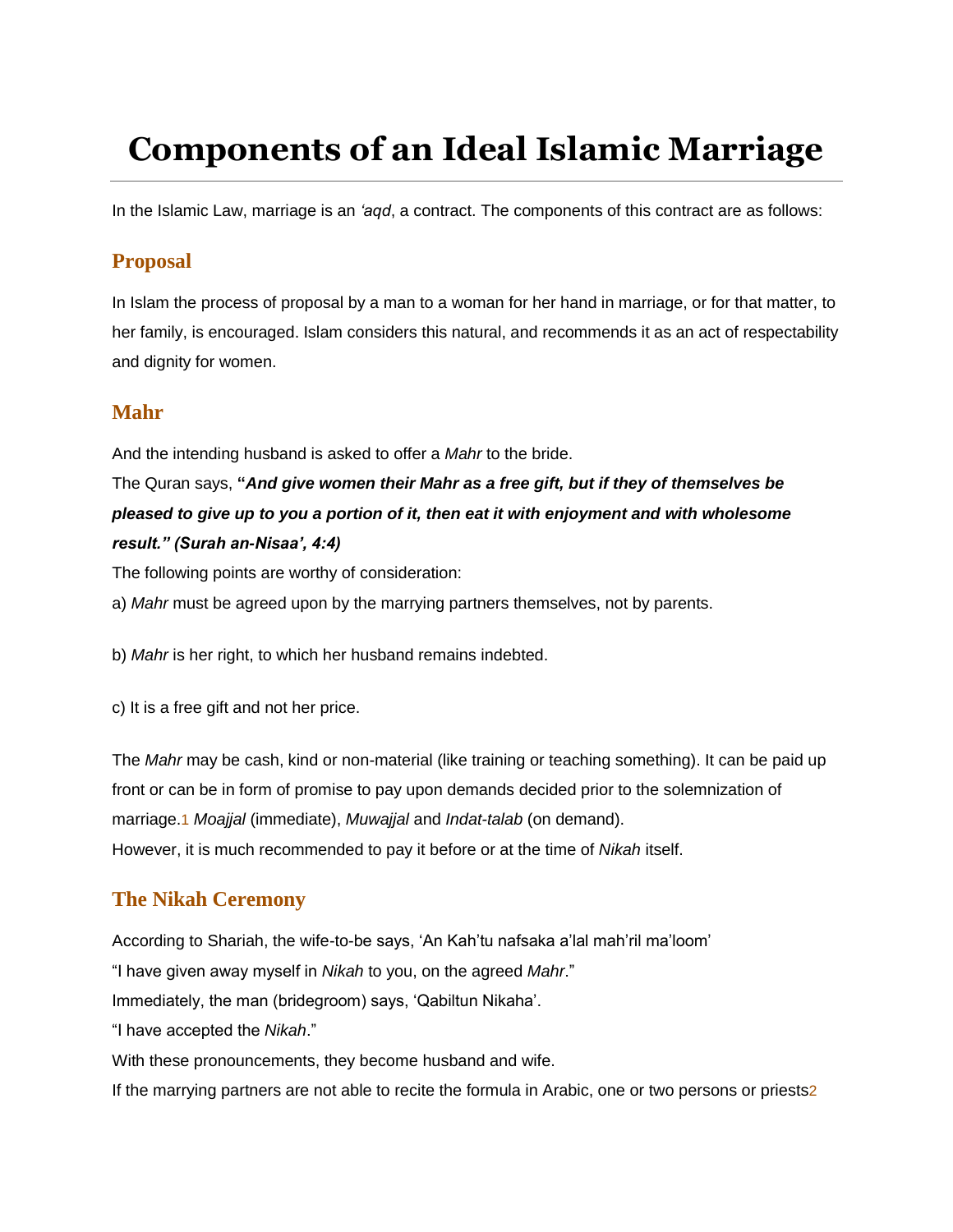are appointed and authorized to officiate. One who represents the bride would first seek her explicit consent to officiate on her behalf, and so would the other who acts on behalf of the groom. Naturally, there would be a slight variation in the pronouncements, because the persons reciting them are appointees. A person who represents the bride would initiate by saying, "Ankah'tu muwakkilati muwakkilaka a'lal mah'ril ma'loom."

"I give away in *Nikah* the woman who has thus appointed and authorized me, to the man who has authorized you, on an agreed *Mahr*."

The groom's representative would respond, "Qabiltunnikaaha limuwakkili a'lal mah'ril ma'loom." "I accept the *Nikah* on behalf of the one who has appointed me, on the agreed *Mahr*." It is *mustahab* to recite a brief discourse or *Khutba* before the *Nikah* formula is enunciated. In this *Khutba*, Allah is praised for His Wisdom in regulating the lawful process of procreation, and then the traditions from the Prophet (S) are also recited.

#### **Time of Marriage Ceremony**

Though basically marriage is allowed at all times, there are some days on which marriage is not recommended; some of these are based on *ahadith* and some on cultural, historical reasons. Generally, we can categorize these days into three: (a) There are some *ahadith* which say that it is *makruh* (not recommended) to have a marriage ceremony on the days when the moon is in the constellation of Scorpio (this is known as *al-qamar fil aqrab* or *qamar dar aqrab*), during the last two or three days of the lunar months, and on Wednesdays. (b) There are certain days of the Islamic calendar which have become associated with the early events of the Islamic history; for example, the 10th of *Muharram* is the day of mourning for the massacre at Karbala or the day of the Prophet (S)'s death in *Safar*, etc. Since such days are commemorated by the Muslims as days of mourning, it is socially and, to some extent, religiously not recommended to have a marriage ceremony on such days.[3](http://www.al-islam.org/islamic-marriage-syed-athar-husain-sh-rizvi/components-ideal-islamic-marriage#f_c298e775_3)

The Shi'ah *Ithna Ashari* (Twelver Shi'ahs), especially in India and Pakistan, rarely perform marriage ceremony between the 1st of *Muharram* and the 8th of *Rabi al-Awwal* as this period includes the mourning days of *Muharram* culminating in the martyrdom of Imam Askari (A.S.). The 9th *Rabi al-Awwal* is celebrated as Eid-e-Zahra.

If there is a need, however, *Nikah* can be performed at any time.